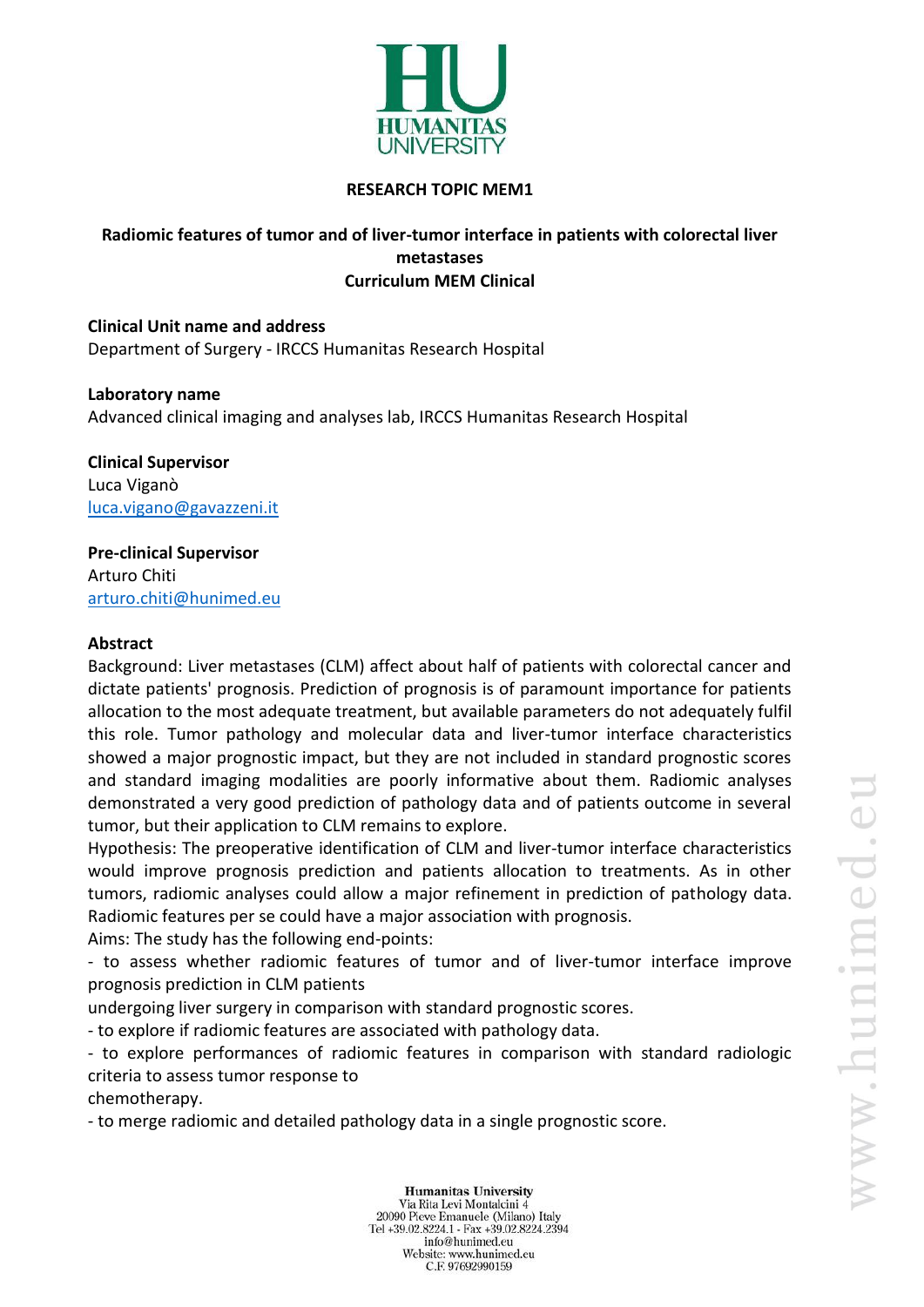

Experimental Design: The study will combine a retrospective (n=300 patients) and a prospective (n=400) series of patients undergoing liver resection at authors institution. Retrospectively collected patients will represent the training dataset for the prognostic model including standard prognostic factors plus radiomic features, while the first half of the prospective cohort (n=200) will be the validation dataset (minimum follow-up 30 months). For the analysis of association of radiomic features with pathology details and tumorresponse to chemotherapy, the prospective cohort of patients (n=400, ≈800 CLMs) will be used as training and validation dataset (data about liver-tumor interface cannot be reliably assessed in the retrospective series). Finally, all prospectively collected patients with adequate follow-up will contribute to build a composite prognostic score combining radiomic features and detailed pathology data.

Per-patient evaluation will be performed in prognostic analyses; per-lesion evaluation will be performed while evaluating the association between radiomic and pathology data. The LifeX ® software will be used to perform radiomic analyses. The volume of interest (VOI) of the tumor will be tracked. An automatic volume expansion will be applied to the tumor VOI to track the liver-tumor interface (expansion of 5 mm).

Expected Results: The present study has the solid expectancy to demonstrate that radiomic features of CLM and of liver-tumor interface have a major prognostic role and a good association with pathology data. We further believe that a prognostic score combining radiomic and pathology data may further optimize prognosis prediction.

Impact On Cancer: Our analysis aims to improve CLM prognosis prediction by identifying radiomic features that impact prognosis and predict pathology data, and to propose a combined prognostic model of radiomic and pathology data. These are the basis for a precision medicine based on a preoperative prognostic-driven treatment allocation.

#### **Main technical approaches**

The PHD student will work on radiomic analyses under the supervision of Prof. Chiti and Prof. Viganò. He/she will select imaging modalities to analyze, and will perform radiomic analyses. In addition, he/she will be in charge of patients enrollment and follow-up evaluations. He/she will collect data, and will contribute to abstract and manuscript drafts.

#### **Scientific references**

Viganò L, et al. Liver resection for colorectal metastases after chemotherapy: impact of chemotherapy-related liver injuries, pathological tumor response, and micrometastases on long-term survival. Ann Surg. 2013; 258:731-40 doi: 10.1097/SLA.0b013e3182a6183e.

Yamashita S, et al. Biomarkers in colorectal liver metastases. Br J Surg. 2018; 105:618-627. doi: 10.1002/bjs.10834.

**Humanitas University** Via Rita Levi Montalcini 4 20090 Pieve Emanuele (Milano) Italy Tel +39.02.8224.1 - Fax +39.02.8224.2394 info@hunimed.eu Website: www.hunimed.eu C.F. 97692990159